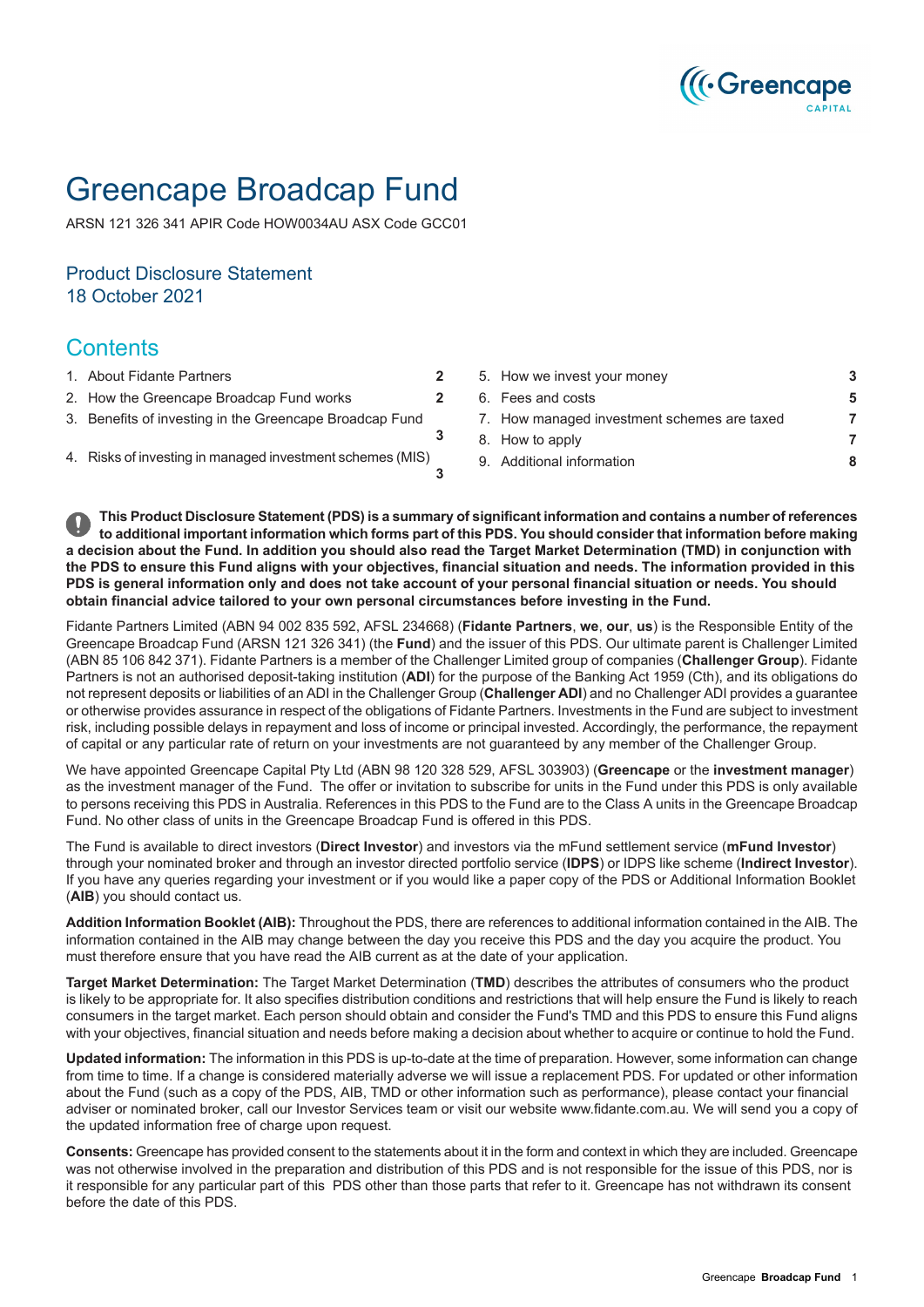## <span id="page-1-0"></span>1. About Fidante Partners

## **Fidante Partners – the Responsible Entity**

Fidante Partners is the Responsible Entity of the Fund. As Responsible Entity, we issue units in the Fund and are legally responsible to the unitholders of the Fund for its operation.

Fidante Partners forms long term alliances with talented investment teams to support and grow specialist investment management businesses. Through these strategic partnerships, we're able to provide investors with some of the world's most compelling investment strategies. We have appointed Greencape as the investment manager of the Fund. We provide back office, marketing, distribution, administration, and compliance support services to Greencape, allowing Greencape the freedom to focus on investing and managing the assets of the Fund.

A related entity of Fidante Partners has a partial equity stake in Greencape. Neither we, nor any of our related entities, nor Greencape guarantee the repayment of your capital or the performance of your investment or any particular taxation consequences of investing.

### **Greencape – the Investment Manager**

Greencape is a specialist Australian equities fund manager based in Melbourne, Australia. Greencape's investment philosophy is grounded in the belief that markets are inefficient and that qualitative factors are generally under-appreciated in investment decisions. The investment team at Greencape is focused on, and committed to, delivering superior performance, directly aligning its interests with those of its investors.

## <span id="page-1-1"></span>2. How the Greencape Broadcap Fund works

The Fund is a registered managed investment scheme (also known as a managed fund) that is an unlisted Australian unit trust governed by the constitution together with the Corporations Act 2001 (Cth) (**Corporations Act**) and other laws. Managed funds pool individual investors' monies which are then used to purchase assets in line with the Fund's investment objective.

Investors in the Fund are issued units in the Fund which represent their beneficial interest in the assets of the Fund, but do not give an investor an interest in any particular asset of the Fund. Certain rights are attached to these units and these rights are exercisable by the person who owns the units (referred to as **Direct Investor**, **mFund Investor**, **unitholders** throughout this PDS). For specific information on investing, please refer to '8. How to apply' in this PDS. Investors accessing the Fund through an IDPS are referred to as Indirect Investors throughout this document. Indirect Investors do not become unitholders in the Fund, nor do they acquire the rights of a unitholder.

The number of units you can purchase will depend on the amount being invested and the investment unit price calculated for the day we receive your valid application form.

#### **Investing**

You can invest in the Fund as a Direct Investor, an mFund Investor, or an Indirect Investor.

For mFund Investors the minimum initial investment amount is \$10,000. For Direct Investors the minimum initial investment amount is \$10,000; or \$1,000 when a Regular Savings Plan is established. For additional investments, the minimum one-off additional investment amount is \$1,000 and the minimum Regular Savings Plan amount is \$100 per month. We can vary or waive the minimum investment amounts at any time.

For more information on how to make an investment, refer to '8. How to apply' in this PDS. All individual or joint investors in the Fund must be at least 18 years of age and all new investors must comply with our Customer Identification Program. Please refer to 'Customer Identification Program' in the Fund's AIB available on our website.

Indirect Investors should contact their IDPS operator for application information.

## **Withdrawing**

Once invested in the Fund, you can generally withdraw your investment at any time by making a withdrawal (subject to certain requirements).

For Direct Investors and mFund Investors the minimum withdrawal amount is \$1,000. The number of units you can withdraw will depend on the amount being withdrawn and the withdrawal unit price calculated for the day we receive your withdrawal request. In some circumstances, such as when there is a freeze on withdrawals or withdrawals are spread, you may not be able to withdraw your funds within the usual period upon request. Refer to 'Withdrawal risk' in this PDS for more information.

Indirect Investors should contact their IDPS operator for withdrawal information.

### **Unit prices**

Unit prices will vary as the market value of the Fund's assets rise and fall. Unit prices are determined in accordance with the Constitution and are usually calculated each New South Wales business day. We have a Unit Pricing Permitted Discretions Policy which sets out how we will exercise any discretion in relation to the unit pricing. You can request a copy of this policy free of charge by contacting us on 13 51 53.

### **Processing**

If your valid investment or withdrawal request is received in our Sydney office before 3:00pm Sydney time on a NSW business day (referred to as the **transaction cut-off time**), it will usually be processed using the unit price determined as at the close of business on that day. If your valid investment or withdrawal request is received after the transaction cut-off time, or on a non-business day, it will usually be processed using the applicable unit price calculated as at the close of business on the next business day. We will provide notice if we are to change the transaction cut-off time.

If you are investing through the mFund Settlement Service transaction cut off times may vary. Please contact your nominated broker for further details.

### **Frequency of distributions**

The Fund generally pays distributions quarterly; however, we do not guarantee any level of distributions and there may be periods in which reduced or no distributions are paid. Distributions will generally be paid directly to a nominated Australian financial institution or reinvested in additional units in the Fund as soon as practicable after the end of the Fund's distribution period.

### **How distributions are calculated**

Distributions you receive will generally represent your share of the distributable income of the Fund and can be made up of both income and net realised capital gains. Where more than one class is on issue, the distributable income referable to each particular class will be the proportion of distributable income properly referable to that class of units. Your share of any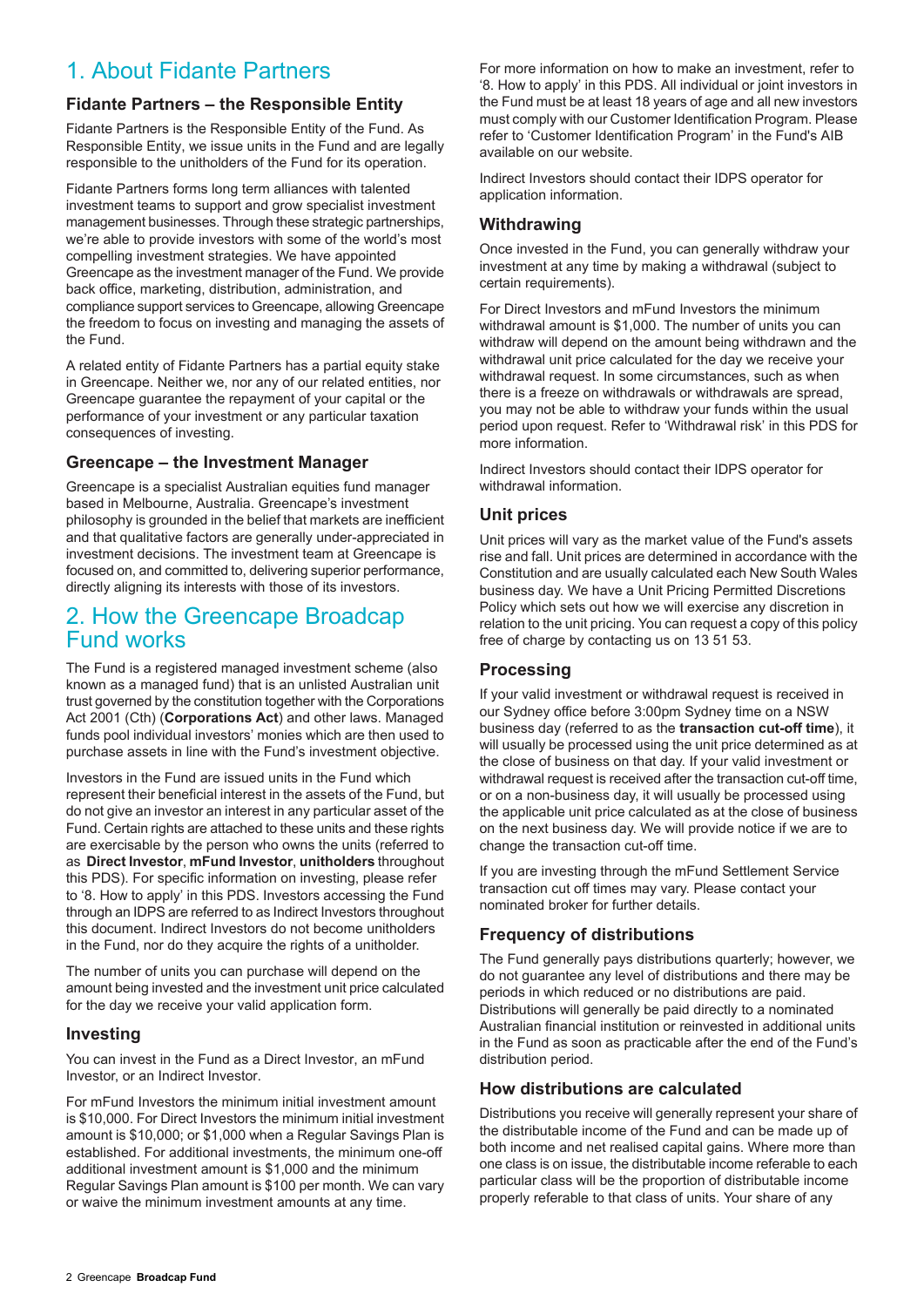distribution depends on how many units you held at the end of the distribution period as a proportion of the total number of units on issue in the Fund at that time.

In certain circumstances, some income and/or net realised capital gains may be held back until the final distribution of the distribution period (being a period of up to 12 months) at the end of June to allow for market volatility.

**You should read the important information about 'How the Fund is governed', 'Additional information about investing', 'Additional information about withdrawing', 'Additional information about transactions', 'How unit prices are calculated', and 'Additional information about distributions' in the AIB before making a decision. Go to www.fidante.com.au/GBF\_AIB.pdf. The material relating to 'How the Fund is governed', 'Additional information about investing', 'Additional information about withdrawing', 'Additional information about transactions', 'How unit prices are calculated', and 'Additional information about distributions' may change between the time when you read this PDS and when you acquire the product.**

## <span id="page-2-1"></span>3. Benefits of investing in the Greencape Broadcap Fund

### **Significant features and benefits**

- **Diversified portfolio**: Access to a broad universe of Australian companies (incl. mid and small cap) offering the potential for growth.
- **Sound investment philosophy**: Greencape's investment philosophy is grounded in the belief that markets are inefficient and that qualitative factors are generally under-appreciated in investment decisions.
- **Active management:** Greencape uses fundamental analysis with its efforts focused heavily on an intensive visitation program encompassing all participants involved with the company, such as suppliers, customers and competitors.
- <span id="page-2-2"></span>**Investment opportunity:** The Fund allows access to investment opportunities and diversification that individual investors usually cannot achieve on their own.

Refer to '5. How we invest your money' in this PDS for more information on the Fund's investments.

## 4. Risks of investing in managed investment schemes (MIS)

<span id="page-2-0"></span>All investments carry risk. Different strategies carry different levels of risk depending on the assets that make up the strategy. Generally, assets with the potential for the highest long-term returns may also carry the highest level of risk.

When investing in an MIS, it is important to note that the value of assets in the MIS and the level of returns will vary. No return is guaranteed. Future returns may differ from past returns and

investors may lose some or all of their money invested. Additionally, laws (including tax laws) that affect MIS may change in the future, which may have an adverse effect on the returns of MIS,

The level of acceptable risk will vary across investors and will depend upon a range of factors such as age, investment timeframe, where other parts of the investor's wealth is invested and the investor's level of risk tolerance.

The significant risks of investing in the Fund include:

- **Currency risk:** Some securities held by the Fund may be denominated in a currency different to Australian Dollars. A change in the value of these currencies relative to the Australian dollar can affect the value of the investments. The Fund may or may not hedge those exposures.
- **Derivative risk:** Risks associated with using derivatives may include, but are not limited to, the value of a derivative failing to move in line with that of the underlying asset and its potential illiquidity. Derivatives may also be subject to collateral risk and counterparty risk (refer to AIB).
- **Equity security risk:** The value of an equity security is  $\bullet$ affected by internal (e.g. changes in management) and external (e.g. market sentiment) factors that may impact the performance of the actual company over short or extended period of time.
- **Fund risk:** The risk that changes to the Fund such as termination, changes to fees, or changes in government policies (including investment sanctions) can have an impact on the Fund and/or its investors.
- **Liquidity risk:** The risk that the securities in which the Fund is invested, or the Fund itself, may become illiquid. This may also impact an investor's ability to withdraw from the Fund (refer to 'Withdrawal risk' in the AIB).
- **Market risk:** The possibility for an investor to experience losses due to factors that affect the overall performance of the financial markets outside the control of the Fund.
- **Smaller company risk:** In general, smaller companies are  $\bullet$ more likely to have limited markets and may trade less frequently and in smaller volumes compared to larger companies, which in turn could affect the Fund's liquidity and ability to meet withdrawal requests. Refer to 'Concentration risk', 'Liquidity risk' and 'Withdrawal risk' in the AIB.

**You should read the important information about 'Additional information about significant risks' in the AIB before making a decision about the Fund. Go to www.fidante.com.au/GBF\_AIB.pdf. The material relating to 'Additional information about significant risks' may change between the time when you read this PDS and when you acquire units in the Fund.**

## 5. How we invest your money

When choosing what to invest in, you should consider the likely investment return of the Fund, the risks associated **with investing in the Fund, and your own personal objectives, risk preference and investment time frame.**

| Investment return<br>objective            | The Fund aims to outperform its benchmark over rolling three-year periods. |
|-------------------------------------------|----------------------------------------------------------------------------|
| Minimum suggested<br>investment timeframe | At least five years                                                        |
| <b>Benchmark</b>                          | S&P/ASX 300 Accumulation Index                                             |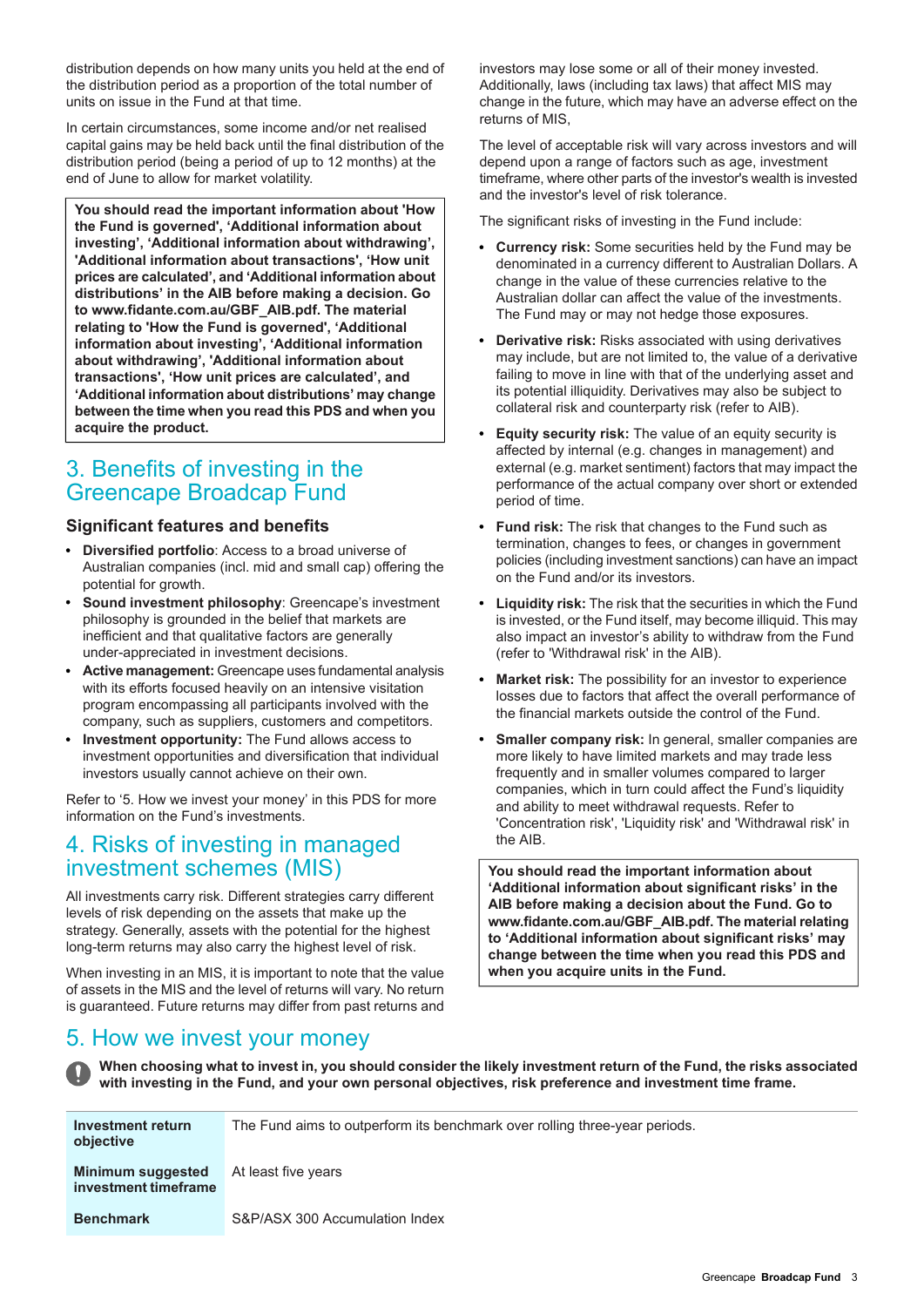| Lower risk<br>Typically, lower rewards |   |  |   | Higher risl<br>Typically, higher rewards |
|----------------------------------------|---|--|---|------------------------------------------|
|                                        | a |  | 6 |                                          |

Refer to 'Additional information about the Fund's investments' in the AIB for further information about the Fund's risk.

#### **Description of the Fund**

Greencape believes that equity markets are inefficient and as a result opportunities in many parts of the market are unrecognised or misunderstood. Through a process of information gathering, observation and verification, Greencape aims to uncover value that is under-appreciated by the broader market. Greencape believes that by using this approach there are significant opportunities for adding value.

The Fund is intended to be suitable for investors who are happy to invest for at least five years, are seeking high levels of return and are comfortable with high volatility, including the possibility of periods of negative returns. To help you understand the following information relating to the Fund's investments, definitions of the important investment terms are provided in the AIB available on our website.

#### **Investment approach**

Greencape is an active, 'bottom-up' stock picker. Whilst Greencape does not target any specific investment style and will invest in stocks displaying 'value' and 'growth' characteristics, its focus on a company's qualitative attributes will generally lead to 'growth' oriented portfolios. This is an outcome of its bottom-up process. As such, Greencape's investment style may be classified as 'growth at a reasonable price'.

Greencape's research is grounded in fundamental analysis, with its efforts focused heavily on an intensive visitation program encompassing all participants in a given supply chain (suppliers, customers, competitors, regulators, company officials, and offshore competitors). Piecing together information from various sources allows Greencape to develop proprietary insights and ultimately arrive at better informed and strong conviction investment decisions. Greencape's investment process involves assessing stocks against set criteria which are then ranked. This analysis ultimately condenses down to a single stock recommendation ranking.

#### **Investment universe and portfolio construction**

The Fund's investment universe is companies and other securities listed on the Australian Securities Exchange (ASX), or those expected to list within the next six months. The Fund will invest in a combination of large, mid and small capitalisation stocks. The Fund can invest in listed equity securities, such as listed warrants and CHESS depository instruments, or hybrid equity securities such as convertible notes, redeemable preference shares and partly paid shares. The Fund may also invest up to 10% in stocks listed on any international stock exchange. Derivatives, such as futures and options, may be used to reduce risk or gain exposure to other types of investments. Greencape does not intend to gear the Fund through the use of derivatives or short selling. A small proportion is generally held in cash for liquidity purposes.

The final portfolio reflects the ratings as determined by the single stock recommendation ranking (as referred to in 'Investment approach'), whereby the largest active exposures in the portfolio are consistent with the stocks with the best rating by Greencape. This results in a portfolio of between 25 and 70 stocks. Portfolio construction guidelines limit the portfolio's exposure to any one stock or sector.

potential environment impacts and whether a target company has clearly defined code of conduct and

ethics policies. Greencape's consideration of these factors is detailed further in the AIB.

| <b>Description of the</b><br><b>Fund continued</b>               | <b>Currency strategy</b><br>Greencape adopts currency management strategies, such as partial or full hedging, in an aim to reduce<br>or remove the impact of currency movements.                                                                                                                                               |          |            |                                                                                                                                                                                                                                                                                                                  |
|------------------------------------------------------------------|--------------------------------------------------------------------------------------------------------------------------------------------------------------------------------------------------------------------------------------------------------------------------------------------------------------------------------|----------|------------|------------------------------------------------------------------------------------------------------------------------------------------------------------------------------------------------------------------------------------------------------------------------------------------------------------------|
| Strategic asset<br>allocation ranges $^{\rm t}$                  | <b>Asset class</b>                                                                                                                                                                                                                                                                                                             | Min (%)  | Max $(\%)$ |                                                                                                                                                                                                                                                                                                                  |
|                                                                  | <b>Securities</b>                                                                                                                                                                                                                                                                                                              | 85       | 100        |                                                                                                                                                                                                                                                                                                                  |
|                                                                  | Cash                                                                                                                                                                                                                                                                                                                           | $\Omega$ | 15         |                                                                                                                                                                                                                                                                                                                  |
|                                                                  | These are asset allocation ranges for the Fund. If market movements, investments into or withdrawals from the Fund, or changes<br>in the nature of an investment, cause the Fund to move outside these ranges, or a limit set out in this PDS, this will be addressed<br>by us or Greencape as soon as reasonably practicable. |          |            |                                                                                                                                                                                                                                                                                                                  |
| Labour standards or<br>environmental, social<br>or ethical (ESG) |                                                                                                                                                                                                                                                                                                                                |          |            | While Greencape takes into account labour standards and environmental, social and ethical<br>considerations when selecting, retaining or realising investments, it does not adhere to any particular<br>set of standards. Greencape will consider general factors such as, but not limited to, labour relations, |

**considerations**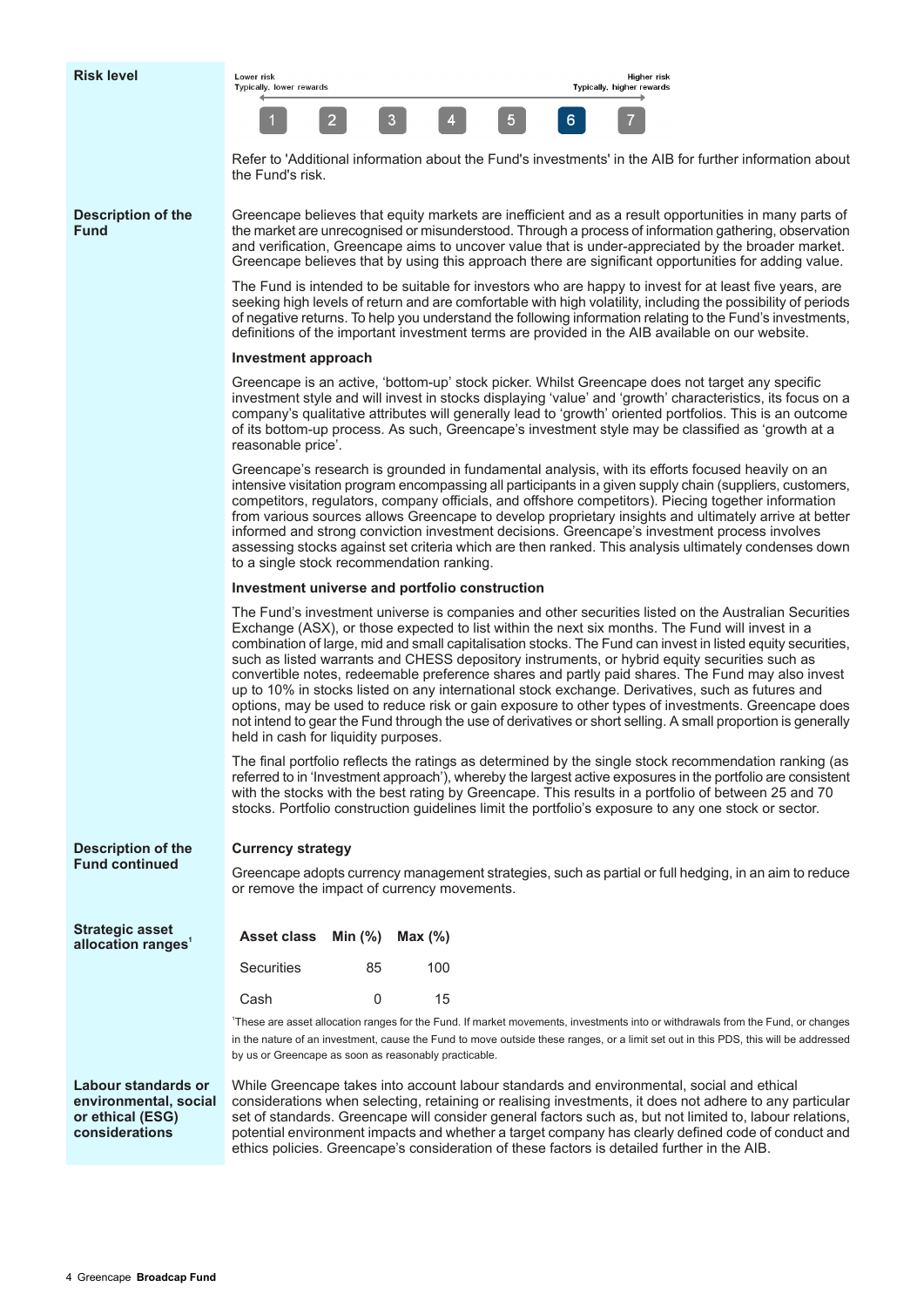The Constitution permits a wide range of investments and gives us, as Responsible Entity, broad investment powers. We may change the investment manager and/or vary the investment objectives, strategies, benchmarks, asset allocation ranges and processes of the Fund. We will give unitholders written notice of any material variation which we believe they would not have reasonably expected.

**You should read the important information about 'Additional information about the Fund's investments' in the AIB before making a decision. Go to www.fidante.com.au/GBF\_AIB.pdf. The material relating to 'Additional information** about the Fund's investments' may change between the time when you read this PDS and when you acquire the **product.**

## <span id="page-4-0"></span>6. Fees and costs

#### **DID YOU KNOW?**

Small differences in both investment performance and fees and costs can have a substantial impact on your long term returns. For example, total annual fees and costs of 2% of your account balance rather than 1% could reduce your final return by up to 20% over a 30 year period (for example, reduce it from \$100,000 to \$80,000). You should consider whether features such as superior investment performance or the provision of better member services justify higher fees and **costs. You may be able to negotiate to pay lower fees. Ask the fund or your financial adviser.**

#### **TO FIND OUT MORE**

If you would like to find out more, or see the impact of the fees based on your own circumstances, the **Australian Securities and Investments Commission** (**ASIC**) Moneysmart website ([www.moneysmart.gov.au\)](http://www.moneysmart.gov.au) has a managed funds fee calculator to help you check out different fee options.

#### **Fees and other costs**

This section shows fees and other costs that you may be charged. The information in this summary can be used to compare costs between different simple managed investment schemes. These fees and costs may be paid directly from your account or deducted from the returns on your investment. Taxes are set out in another part of this document. You should read all the information about fees and costs because it is important to understand their impact on your investment.

#### **Fees and costs summary**

| Greencape Broadcap Fund                                                                                                       |                                                                                                                                                            |                                                                                                                                                                                                                                                                                                                                                                                                                                                                                                                                                                                                      |  |  |
|-------------------------------------------------------------------------------------------------------------------------------|------------------------------------------------------------------------------------------------------------------------------------------------------------|------------------------------------------------------------------------------------------------------------------------------------------------------------------------------------------------------------------------------------------------------------------------------------------------------------------------------------------------------------------------------------------------------------------------------------------------------------------------------------------------------------------------------------------------------------------------------------------------------|--|--|
| Type of fee or cost                                                                                                           | Amount <sup>7</sup>                                                                                                                                        | <b>How and when paid</b>                                                                                                                                                                                                                                                                                                                                                                                                                                                                                                                                                                             |  |  |
| <b>Ongoing annual fees and costs</b>                                                                                          |                                                                                                                                                            |                                                                                                                                                                                                                                                                                                                                                                                                                                                                                                                                                                                                      |  |  |
| Management fees and<br>$costs^{1,2,3,4}$<br>The fees and costs for<br>managing your investment                                | The management fees and<br>costs of the Fund<br>are 0.95% p.a. of the net<br>asset value of the Fund                                                       | The amount quoted is made up of the following three components:<br>Management fees, which are calculated and accrued daily and paid<br>monthly in arrears from the Fund's assets on or around the last<br>business day of the month.<br>Indirect costs (if any), which are deducted from the Fund's assets,<br>accrued daily in the net asset value, and then paid as and when due.<br>Recoverable expenses which may be abnormal operating expenses<br>(if any) that, if changed, will be deducted from the Fund's assets, and<br>paid as incurred; and/or normal operating expenses and investment |  |  |
| Performance fees <sup>5</sup><br>Amounts deducted from<br>your investment in relation<br>to the performance of the<br>product | We estimate that the<br>performance fee of the Fund<br>will be 0.33% p.a. of the net<br>asset value of the Fund.                                           | expenses, which are paid out of the management fee.<br>The performance fee is deducted from the Fund's assets and paid<br>quarterly. It is calculated according to the Fund's particular<br>methodology.                                                                                                                                                                                                                                                                                                                                                                                             |  |  |
| Transaction Costs <sup>6</sup><br>The costs incurred by the<br>scheme when buying or<br>selling assets                        | The net transaction<br>costs incurred by the Fund for<br>the last financial year were<br>approximately 0.00% p.a. of<br>the net asset value of the<br>Fund | Transaction costs are deducted from the assets of the Fund as and<br>when they are incurred (where not otherwise recovered through the<br>buy/sell spread).                                                                                                                                                                                                                                                                                                                                                                                                                                          |  |  |
| Member activity related fees and costs (fees for services or when your money moves in or out of the scheme)                   |                                                                                                                                                            |                                                                                                                                                                                                                                                                                                                                                                                                                                                                                                                                                                                                      |  |  |
| Establishment fee<br>The fee to open your<br>investment                                                                       | Not applicable                                                                                                                                             | Not applicable                                                                                                                                                                                                                                                                                                                                                                                                                                                                                                                                                                                       |  |  |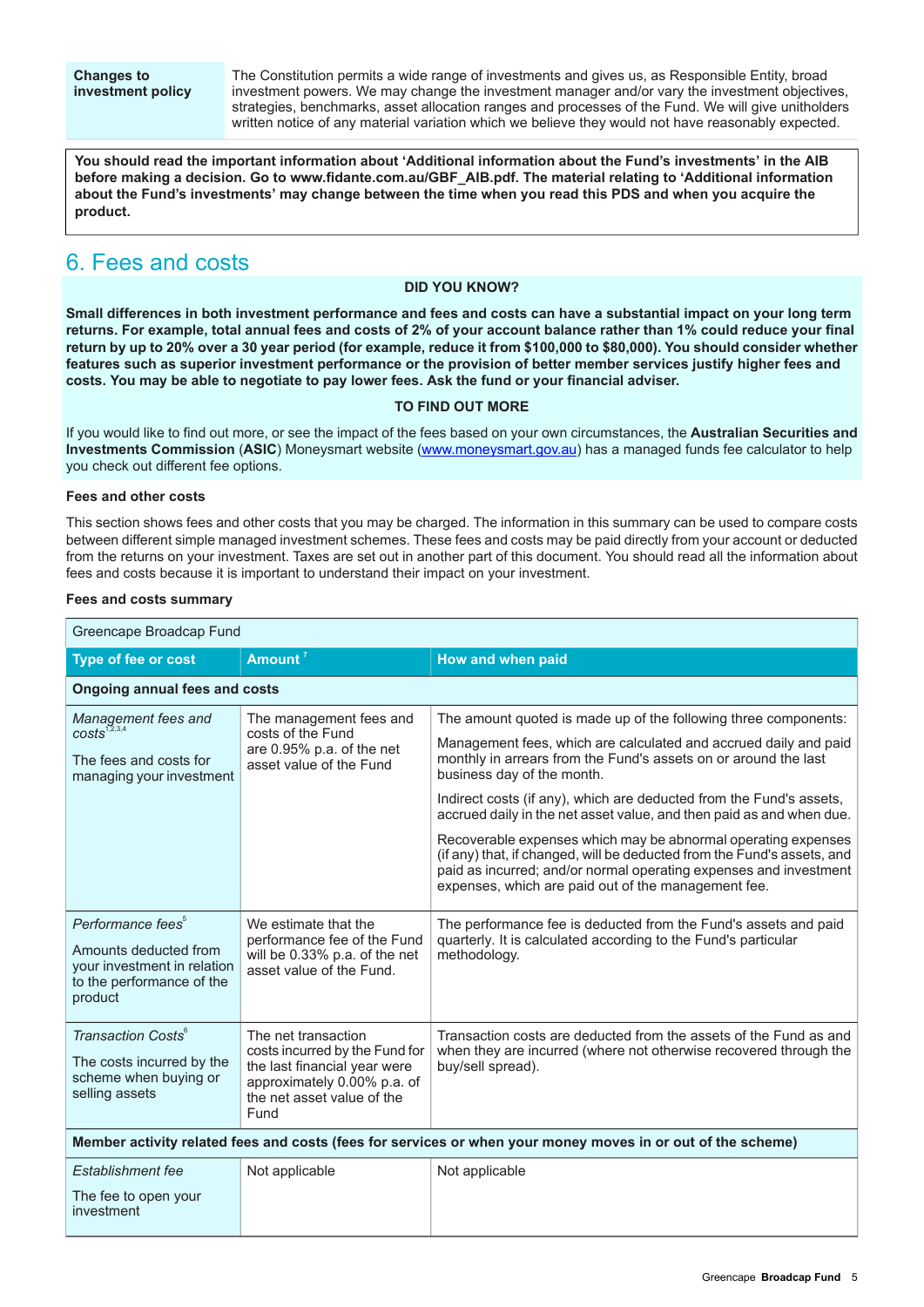| Contribution fee                                                                                                                        | Nil                                                            | Not applicable                                                                                                                                       |
|-----------------------------------------------------------------------------------------------------------------------------------------|----------------------------------------------------------------|------------------------------------------------------------------------------------------------------------------------------------------------------|
| The fee on each amount<br>contributed to your<br>investment                                                                             |                                                                |                                                                                                                                                      |
| <b>Buy-sell spread</b><br>An amount deducted from<br>your investment<br>representing costs incurred<br>in transactions by the<br>scheme | $+0.20\%$ /-0.20% of the<br>investment or withdrawal<br>amount | Charged at time of transaction and paid into the Fund when you<br>invest in or withdraw from the Fund. The spread is reflected in the<br>unit price. |
| Withdrawal fee<br>The fee on each amount<br>you take out of your<br>investment                                                          | Nil                                                            | Not applicable                                                                                                                                       |
| Exit fee<br>The fee to close your<br>investment                                                                                         | Not applicable                                                 | Not applicable                                                                                                                                       |
| Switching fee<br>The fee for changing your<br>investment options                                                                        | Nil                                                            | Not applicable                                                                                                                                       |

- 1. Unless otherwise stated, all fees and costs are quoted gross of income tax and any Goods and Services Tax (**GST**) and reduced by any input tax credits (**ITC**s) or reduced input tax credits (**RITC**s) as applicable. Where available, the prescribed RITC rate is currently 55% or 75%, depending on the nature of the fee or cost incurred. Due to the impact of GST, ITC and RITC calculations, actual fees may vary slightly from those stated and may be rounded to two decimal places.
- 2. For certain wholesale clients (as defined in the Corporations Act) we may, at our discretion, negotiate, rebate or waive all or part of our fees. Please refer to 'Can fees be different for different investors?' under the heading 'Additional explanation of fees and costs' in the AIB for more information.
- 3. All estimates of fees and costs in this section are based on information available as at the date of this PDS and reflect the Responsible Entity's reasonable estimates of the typical fees for the current financial year. The costs component of management fees and costs reflect the actual amount incurred for last financial year and the Responsible Entity's reasonable estimates where information was not available as at the date of this PDS (adjusted to reflect a 12-month period). All figures have been rounded to two decimal places. Please refer to Management fees and costs' under the heading 'Additional explanation of fees and costs' in the AIB for more information on management fees and costs.
- 4. Please refer to 'Other payments' under the heading 'Additional explanation of fees and costs' in the AIB for more information on costs that may be payable.
- 5. The reasonable estimate of the performance fee is based on the average of the actual performance fees paid for the Fund over the previous 5 financial year(s). Past performance is not a reliable indicator of future performance and the Fund's actual performance fee will be based on the Fund's performance over the relevant period. Please refer to 'Performance fees' under the heading 'Additional explanation of fees and costs' in the AIB for more information on performance fees.
- 6. Transaction costs are the costs associated with the buying and selling of the Fund's assets. These costs include brokerage, settlement costs, clearing costs, stamp duty and other government taxes or charges and include the transactional and operational costs incurred by the underlying assets. Transaction costs are recovered from the assets of the Fund as and when they are incurred. The amount quoted reflects the transaction costs not recovered by the buy/sell spread for the last financial year (adjusted to reflect a 12-month period), including our reasonable estimates where information about actual costs was unavailable at the date of this PDS.
- 7. 'Nil' means there is an entitlement under the constitution but we have elected not to charge it. 'Not applicable' means there is no entitlement for us to charge this fee.

#### **Example of annual fees and costs for the Fund**

This table gives an example of how the ongoing annual fees and costs in the Fund can affect your investment over a 1-year period. You should use this table to compare this product with products offered by other managed investment schemes.

| <b>EXAMPLE - Greencape</b><br><b>Broadcap Fund</b> | <b>BALANCE OF \$50,000 WITH A CONTRIBUTION OF \$5,000 DURING YEAR</b> |                                                                                                                             |  |
|----------------------------------------------------|-----------------------------------------------------------------------|-----------------------------------------------------------------------------------------------------------------------------|--|
| <b>Contribution Fees</b>                           | Nil                                                                   | For every additional \$5,000 you put in, you will be charged \$0                                                            |  |
| <b>Plus</b> Management fees<br>and costs           | 0.95% p.a. of the net asset<br>value of the Fund                      | And, for every \$50,000 you have in the Fund, you will be charged or<br>have deducted from your investment \$475 each year. |  |
| <b>PLUS</b> Performance fees                       | 0.33% p.a. of the net asset<br>value of the Fund                      | And, you will be charged or have deducted from your investment \$165<br>in performance fees each year.                      |  |
| <b>PLUS</b> Transaction costs                      | 0.00% p.a. of the net asset<br>value of the Fund                      | And, you will be charged or have deducted from your investment \$0<br>in transaction costs.                                 |  |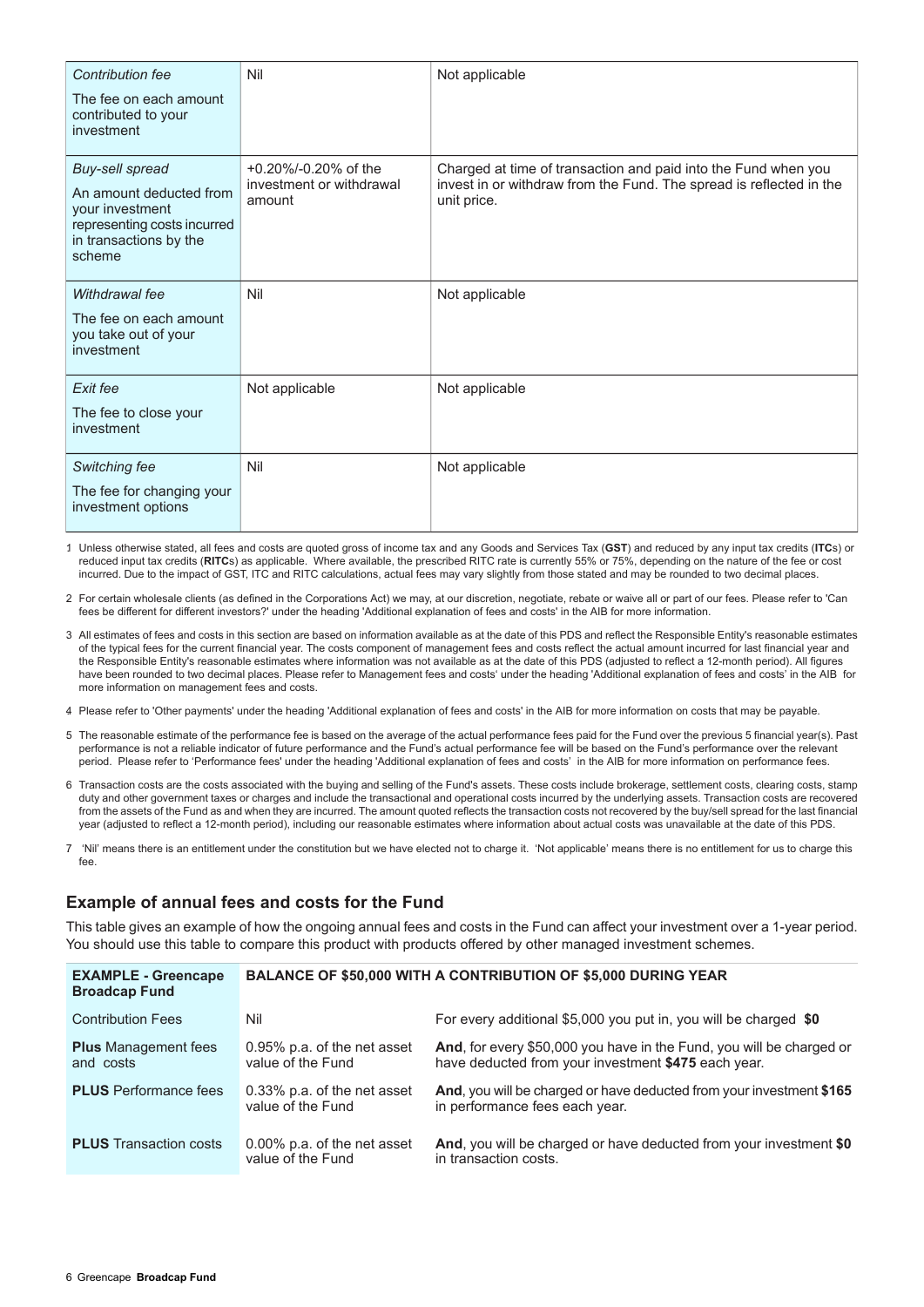If you had an investment of \$50,000 at the beginning of the year and you put in an additional \$5,000 during that year, you would be charged fees of and costs of: **\$640**

**What it costs you will depend on the investment option you choose and the fees you negotiate.**

This example assumes that the \$5,000 contribution is made at the end of the year and the value of the investment is otherwise consistent, therefore the management fees and costs associated above are calculated using the \$50,000 balance only. Please note that this is just an example. In practice, actual investment balances will vary daily and the actual fees and expenses we charge are based on the value of the Fund, which also fluctuates daily. Additional fees may apply. Please note that this example does not capture all the fees and costs that may apply to you such as the buy/sell spread. For a detailed explanation about all of the fees and costs that apply see the fees and costs summary above.

### **Calculator**

There is a calculator provided by ASIC on its Moneysmart website (www.moneysmart.gov.au) that you can use to calculate the effect of fees and costs on your balance.

### **Additional explanation of fees and costs**

Please refer to the 'Fees and other costs' section in the AIB for further explanations of the fees and costs of the Fund.

**Additional fees may be paid to a financial adviser if one is consulted or broker if accessing the Fund through mFund. You should refer to the financial adviser's statement of advice or broker's Financial Services Guide which provides details of the fees payable.**

#### **Can the fees change?**

All fees can change. Reasons for this might include changing economic conditions and changes in regulation. We will give unitholders 30 days' written notice of any proposed increase in fees. We cannot charge more than the Constitution allows. If we wish to raise fees above the amount allowed for in the Constitution, we would first need to obtain the approval of unitholders. We also reserve the right to waive or reduce any of the fees and costs described in this PDS without prior notice.

<span id="page-6-0"></span>**You should read the important information about 'Fees and costs' in the AIB before making a decision about this product. Go to www.fidante.com.au/GBF\_AIB.pdf. The material relating to 'Fees and costs' may change between the time when you read this PDS and when you acquire the product.**

## 7. How managed investment schemes are taxed

#### **Investing in a registered managed investment scheme is likely to have tax and/or social security consequences and you are strongly advised to seek professional tax advice.**

The Responsible Entity has elected for the Fund to be an Attribution Managed Investment Trust (**AMIT**). It is intended that all determined trust components (i.e. assessable income, exempt income and non-assessable non-exempt income) will be attributed to members each year so that the Fund itself is not subject to tax. As an investor you will be assessed for tax on your attributed share of the Fund's taxable income, including any net capital gains. The Fund does not pay tax on behalf of Australian investors. Fidante Partners is not a registered tax (financial) adviser and is not licensed or authorised to provide tax advice. We strongly advise that you obtain your own professional advice regarding your position, as tax and social security laws are complex and subject to change, and investors' individual circumstances vary.

**You should read the important information about 'Taxation considerations' in the AIB before making a decision. Go to www.fidante.com.au/GBF\_AIB.pdf. The material relating to 'Taxation considerations' may change between the time when you read this PDS and when you acquire the product.**

## <span id="page-6-1"></span>8. How to apply

You can invest in the Fund as a Direct Investor, an mFund Investor, or an Indirect Investor.

#### **Direct Investors**

The following applies to Direct Investors investing through Fidante Partners. To make your initial investment:

- read this PDS, the AIB and the Fund's TMD on our website;
- complete and sign the relevant application form available on our website, and include all required customer identity verification documents; and
- post all documentation to:

Fidante Partners Reply Paid 86049 Sydney NSW 2001 (No stamp required).

#### **mFund Investors**

To make your initial investment through the mFund:

- read this PDS, the AIB and the Fund's TMD available on both our website and at www.mFund.com.au;
- place a 'buy order' for units in the Fund through your nominated broker with whom you have a broker sponsorship agreement; you will have to advise your broker that you agree to use mFund and have read the PDS; and
- your broker will process your order using the mFund. Your payment will come out of your relevant broking account.

#### **Indirect Investors**

If you are an Indirect Investor, you must complete the documentation which your IDPS operator requires.

#### **All investors**

Under the Constitution we can accept or reject applications for investment units into the Fund at any time and are not required to give any reason or grounds for such a refusal. To address money laundering and terrorism risks, verification of each investor's identity is a prerequisite for all new investors. If we do not receive all valid documents with your relevant application form we may not be able to commence your investment or may not process any future withdrawal requests until we receive the required documents.